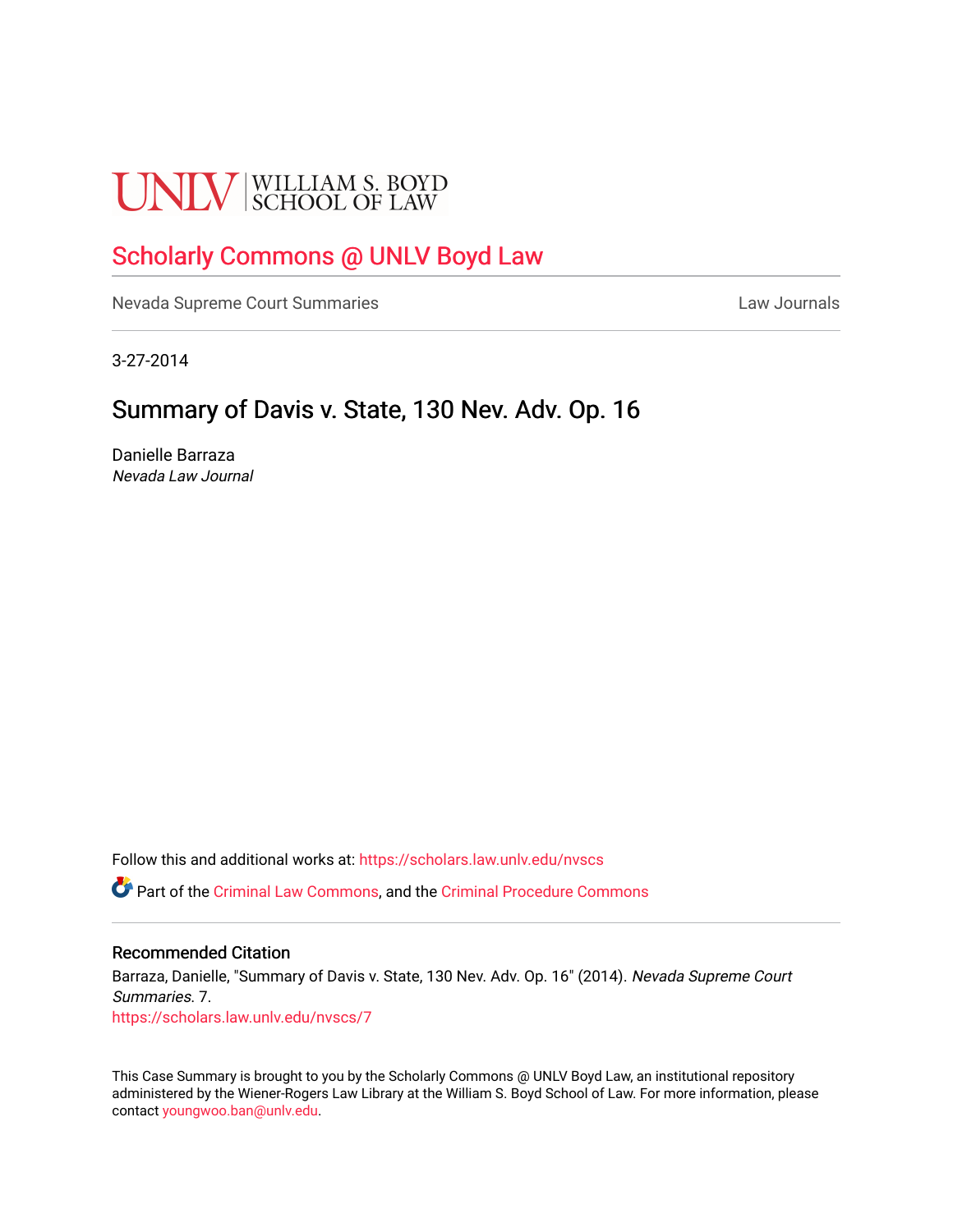## *Davis v. State*, 130 Nev. Adv. Op. 16 (Mar. 27, 2014) 1

### CRIMINAL LAW: JUSTIFIABLE BATTERY

#### **Summary**

The Court clarified two issues: [1] whether battery is justifiable in self-defense under the same conditions that would justify homicide, and [2] when proposed jury instructions should be accepted by the trial court regarding justifiable battery.

#### **Disposition**

First, battery is justifiable in self-defense under the same conditions that would justify homicide. Second, when proposed instructions are legally correct and in accordance with state statutes, supported by evidence, and not substantially covered by other instructions, a court errs in refusing to give the proposed instructions.

#### **Factual and Procedural History**

Appellant Keonis Davis and Damien Rhodes had an altercation that resulted in Davis shooting Rhodes in the chest. Before the incident, Davis had heard from others that Rhodes wanted to cause him physical harm. Davis had previously witnessed Rhodes violently beating someone. Davis was also aware that Rhodes carried a gun, and he previously witnessed Rhodes shoot at someone. Davis had also heard from others that Rhodes wanted to kill him.

According to Davis, the altercation occurred after Davis informed Rhodes that he did not have the money he owed him. Rhodes then attempted to start a fight, and both men indicated to each other that they had guns. Davis tried walking away, but Rhodes chased after him and punched Davis in the head, continuing to attack him even after Davis tried to walk away again. Davis then pulled his gun out and tried to chamber the round, but the gun jammed. Davis tried unjamming the gun, but it fired and the bullet hit Rhodes in the chest. Davis fled the scene.

Rhodes claimed Davis initiated the physical altercation by shooting his gun andthat Davis stood over him and attempted to shoot him two more times but his gun jammed. Witnesses testified to both versions of the incident, and the firearms expert could not discern whether the gun jammed before or after Davis fired the single bullet. Rhodes survived the shooting.

During the jury trial, Davis proposed two jury instructions regarding justifiable infliction of bodily harm. The district court rejected the proposed instructions as confusing even though the instructions mirrored Nevada's self-defense statutory language nearly verbatim. The district court only provided the instructions set forth in *Runion v. State*, <sup>2</sup> which addressed murder and attempted murder in self defense, but not justifiable battery.

#### **Discussion**

 $\overline{a}$ 

*The district court erred in refusing to give Davis' proposed justifiable battery instructions*

<sup>&</sup>lt;sup>1</sup> By Danielle Barraza.

 $^{2}$  116 Nev. 1041, 1051-52, 13 P.3d 52, 59 (2000).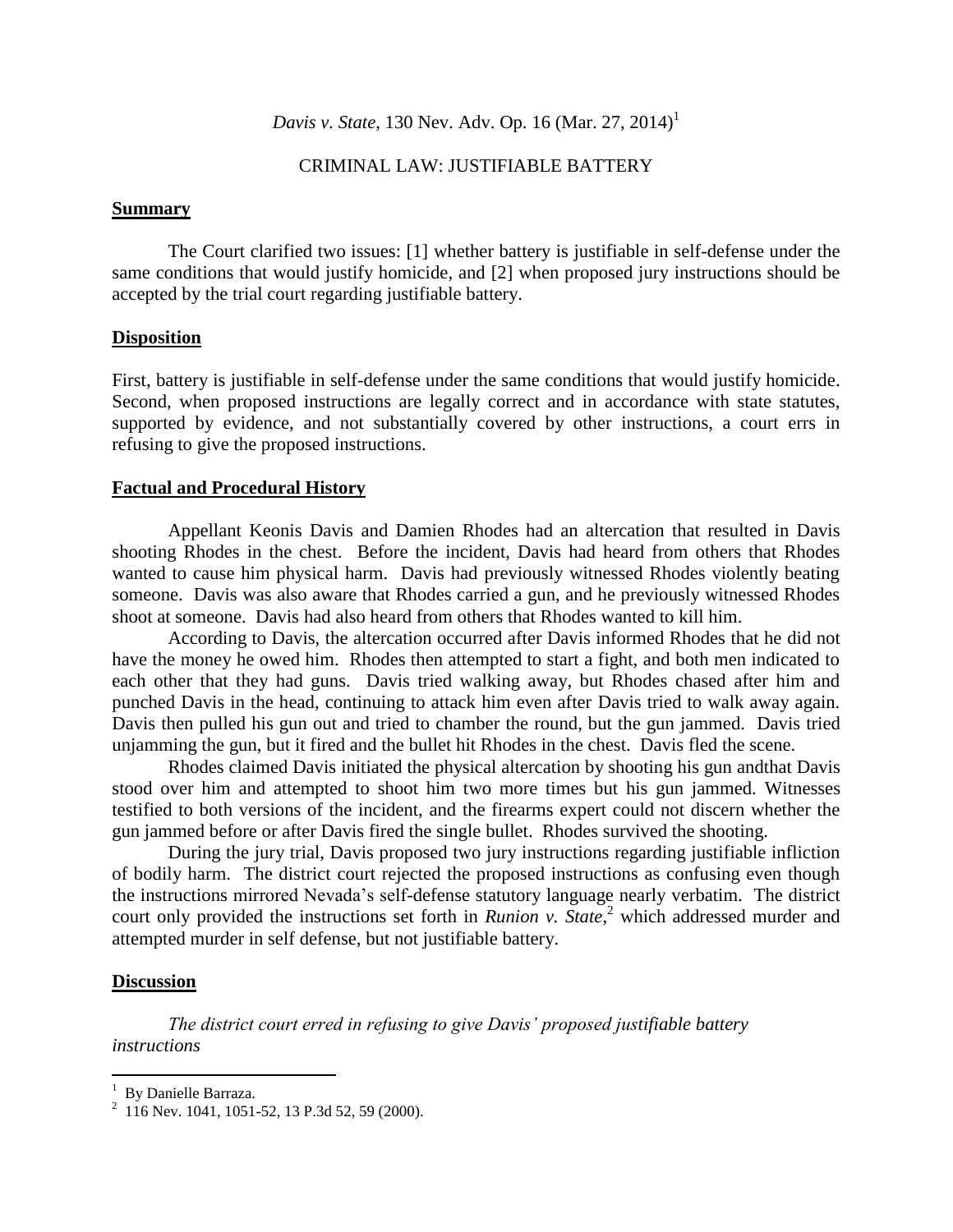Davis argues that by rejecting his proposed instructions on justifiable infliction of bodily harm, the district court committed reversible error. The State claims that the instructions were properly denied because "1) there was no evidence to support a self-defense instruction; 2) the instructions misstated the law because deadly forced cannot be used where no threat of a felony involving substantial bodily harm or death exists; and 3) Davis' theory of self-defense theory was substantially covered by the given instructions."

The district court has discretion to review jury instructions for abuse of discretion or judicial error.<sup>3</sup> Reviews of whether an instruction was an accurate statement of law are conducted de novo.<sup>4</sup>

#### *Davis presented evidence of self-defense*

It is not necessary for death to occur in order to garner a self-defense instruction.<sup>5</sup> NRS 200.275 unambiguously provides that "[i]n addition to any other circumstances recognized as justification at common law, the infliction or threat of bodily injury is justifiable and *does not constitute* mayhem, *battery* or assault, if done under circumstances which would justify homicide."<sup>6</sup> (emphasis in opinion).

A defendant also has the right to have the jury instructed on his theory of the case regardless of how weak the evidence may be.<sup>7</sup> Davis' theory was that he was afraid Rhodes would shoot or beat him to death and that shooting his gun was a necessary act. Davis testified to this theory by contending that he had previously witnessed Rhodes punch another person; that Rhodes had previously challenged Davis to a fight; that Davis had heard Rhodes wanted to kill him; that Davis knew Rhodes carried a gun; that Rhodes instigated the argument; that Rhodes indicated he was carrying a gun at the incident; that Rhodes instigated the fight even after Davis informed him he was armed and was trying to walk away; and that Rhodes punched Davis in the head. Based on this evidence, the Court concluded Davis was entitled to self-defense instructions, as "evidence from the defendant alone need not be supported by other independent evidence."<sup>8</sup>

The State asserts that Davis was barred from claiming self-defense because Rhodes' conduct did not amount to a felony. However, a person may use a sufficient amount of resistance to prevent an offense against his or her person, and if the resistance is homicide, it is justifiable if "the circumstances were sufficient to excite the fears of a reasonable person."<sup>9</sup> Also, as a question of fact, it was for the jury to determine if Davis believed he was in fear of death or bodily harm, or whether he was defending against an attempt by Rhodes to commit a felony.

 $\overline{a}$ 

 $3$  Crawford v. State, 121 Nev. 744, 121 P.3d 582, 585 (2005).

<sup>4</sup> Funderburk v. State, 125 Nev. 260, 263, 212 P.3d 337, 339 (2009).

<sup>5</sup> Rosas v. State, 122 Nev. 1258, 1262, 147 P.3d 1101, 1104 (2006); Barone v. State, 109 Nev. 778, 779-81, 858 P.2d 27, 28-29 (1993).

<sup>6</sup> NEV. REV. STAT. § 200.275. *See also* NEV. REV. STAT. § 193.230 ("Lawful resistance to the commission of a public offense may be made . . . [b]y the party about to be injured."; NEV. REV. STAT. § 193.240 ("Resistance sufficient to prevent the offense may be made by the party about to be injured . . . [t]o prevent an offense against his or her person  $\dots$ .").

<sup>7</sup> *Crawford*, 121 Nev. at 751, 121 P.3d at 586.

<sup>8</sup> Williams v. State, 99 Nev. 530, 531, 665 P.2d 260, 261 (1983).

<sup>&</sup>lt;sup>9</sup> Nev. Rev. Stat. §§ 193.240, 200.130.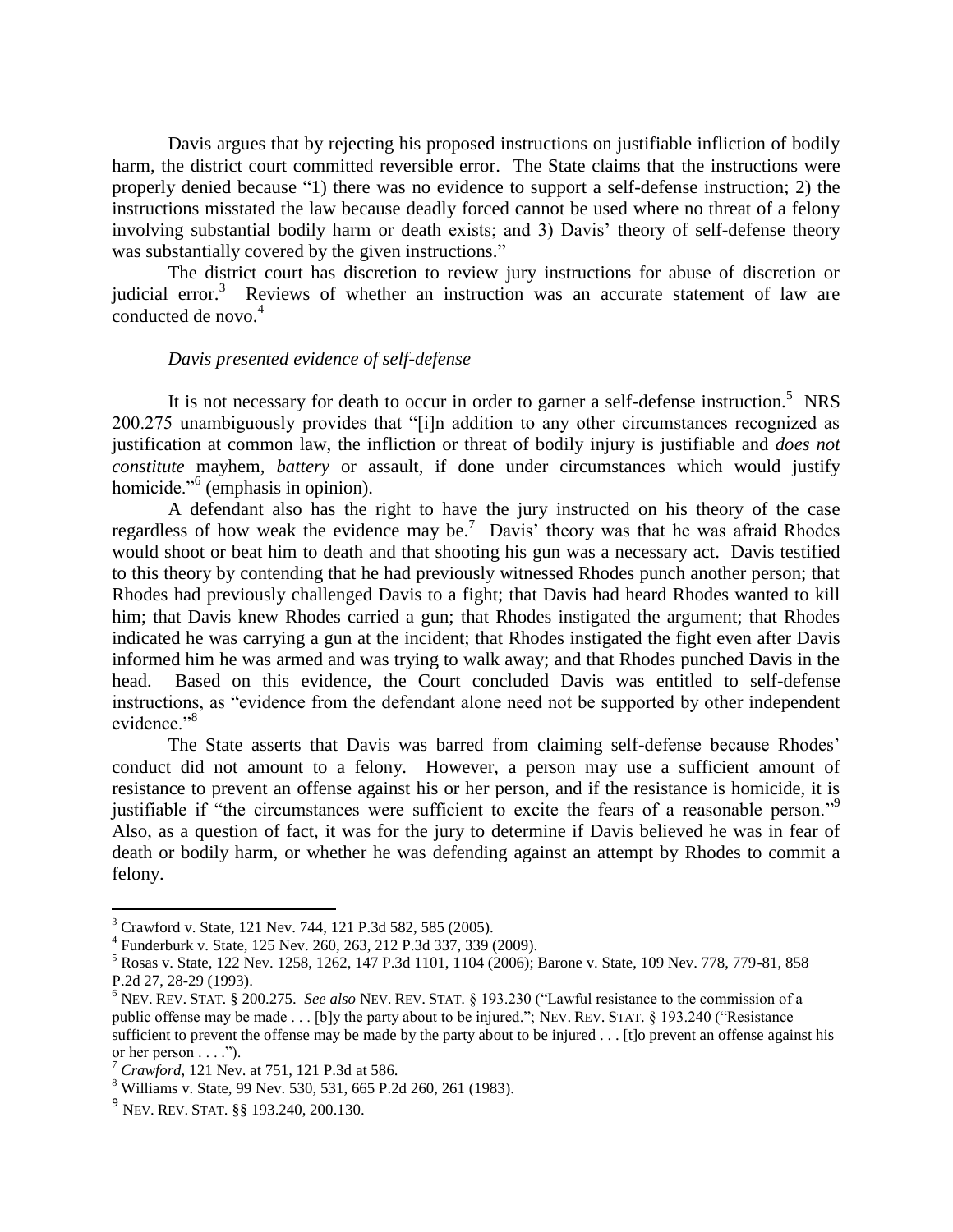#### *Davis' proposed jury instructions did not misstate Nevada law*

The district court only put forth the *Runion* instructions, which address self-defense for attempted murder, whereas here both attempted murder and battery were before the jury. Davis' first proposed instruction stated that infliction of bodily injury is justifiable if done under circumstances that would justify homicide. Davis' second proposed instruction expanded on the definition of justifiable homicide, such as self-defense against an individual who intends to commit a felony. The district court concluded that although the proposed instructions mirrored Nevada's justifiable homicide statutes, the statutes were overbroad because deadly force is not justifiable when exercised to prevent nonviolent felonies.

However, this case did not present the question of whether battery is justifiable when used to defend against a nonviolent felony, as Davis thought Rhodes was going to attack him, causing bodily injury or death if he did not act. Davis' interpretation was legally correct and aligned with the current statutes.<sup>10</sup> Thus, there was no misstatement of Nevada law.

#### *Davis' justifiable battery theory was not substantially covered by other instructions*

The district court may refuse a jury instruction on the defendant's theory of the case if other instructions substantially cover the refused instruction.<sup>11</sup> The State claims that language in the jury instructions for "attempted killing" included conduct that formed the basis for the battery charge, making a separate self-defense instruction unnecessary. The State contends that Davis unlawfully attempting to shoot Rhodes more than once was the factual basis for both the attempted murder charge and the battery charge.

However, the State pleaded that the battery charge arose because Davis fired the gun at Rhodes, striking him in the chest. Therefore, the jury instructions would have been insufficient if the jury believed that Davis only meant to shoot Rhodes in self-defense — not to kill him — as only justifiable killing was covered in the instructions, not justifiable battery. The first proposed instruction would have informed the jury that infliction of bodily harm is not a battery if done in self-defense.<sup>12</sup> The second proposed instruction would have illuminated the justifiable homicide circumstances in connection with the first instruction, which states that battery is justified "if done under circumstances which justify homicide." Thus, the proposed instructions were not already covered in the accepted instructions.

#### *The district court's rejection of Davis' proposed jury instructions was not harmless and constitutes reversible error*

An error is harmless if the court determines that, beyond a reasonable doubt, it did not contribute to the defendant's conviction.<sup>13</sup> The court could not conclude beyond a reasonable doubt that rejection of the instructions did not contribute to Davis' conviction. While the approved self-defense instructions only referenced "killing" and "attempted killing," the proposed instructions would have informed the jury about justifiable battery. The jurors might

 $\overline{a}$ 

<sup>10</sup> NEV. REV. STAT. §§ 200.120, 200.275.

<sup>11</sup> *Runion*, 116 Nev. at 1050, 13 P.3d at 58.

<sup>12</sup> *Williams*, 99 Nev. at 531, 665 P.2d at 261.

<sup>&</sup>lt;sup>13</sup> Hernandez v. State, 124 Nev. 639, 653, 188 P.3d 1126, 1136 (2008).